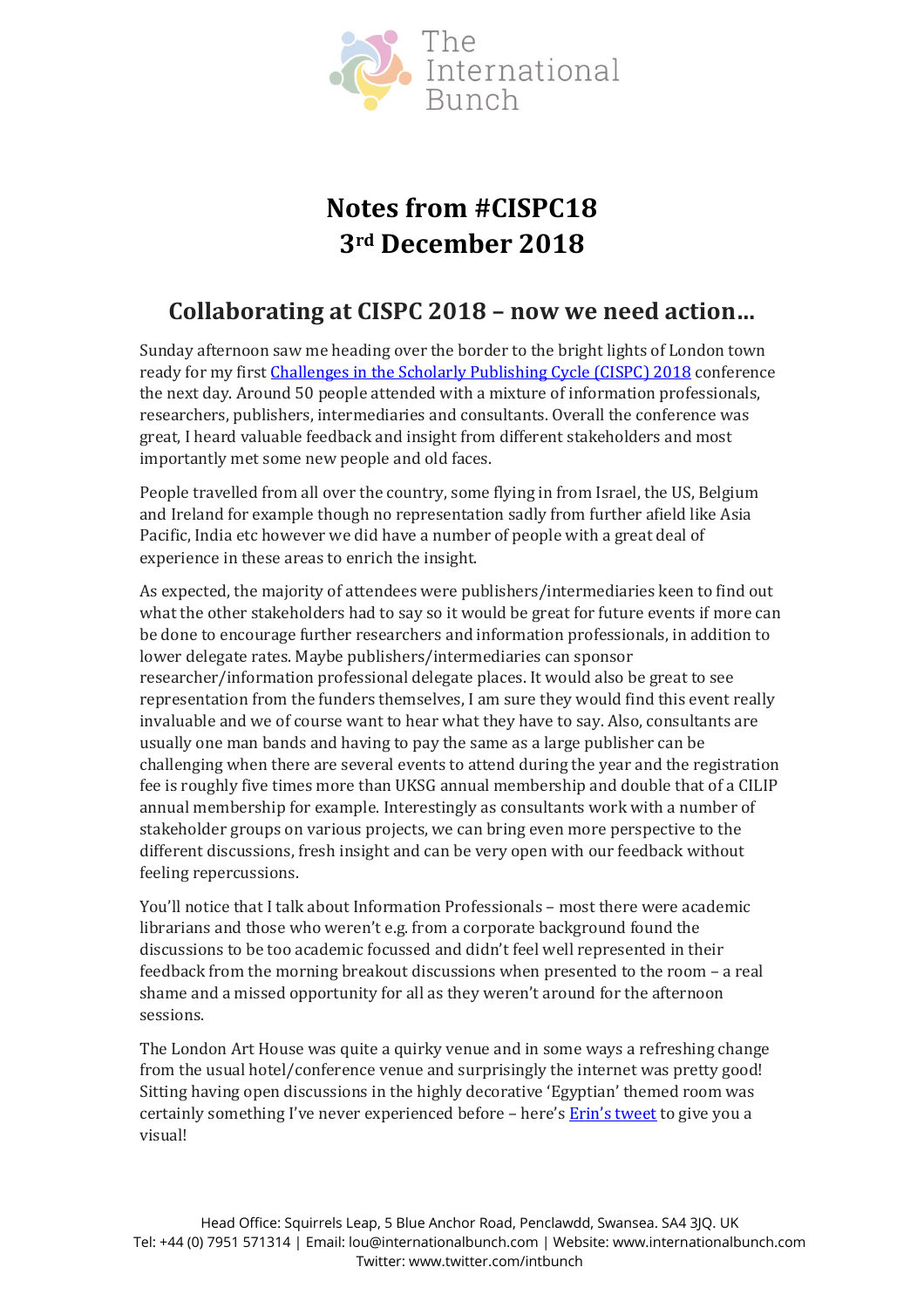

The day's agenda was set around collaboration and discussion for the three 'identified' stakeholder groups - Librarians, Academics and Publishers. This classification posed challenges – as a consultant I somewhat floated between and had feedback from all parties through research/interviews we undertake on a regular basis. As mentioned previously, it would be great to include funders in the discussions, we'd love to hear that feedback, and them to hear everyone else's.

[Tim Gillett,](https://www.linkedin.com/in/tim-gillett-35517042/) Editor of Research Information chaired the agenda throughout the day. I've summarized my thoughts below on each session – I realized I took far too many notes and so have condensed them down you'll be pleased to read to more digestible chunks though there is probably still way too much!

### **Survey Findings Presented**

[Warren Clark,](https://www.linkedin.com/in/warren-clark-291623/) Publisher of Research Information and [David Stuart,](https://www.linkedin.com/in/dpstuart/) Research Consultant, Stuart Information Research presented their recent survey findings for 'The Scholarly Publishing Research Cycle 2018' survey.

Interestingly from my all my years in publishing, my perception of Research Information readership was more of a publisher trade publication and so I was pleasantly surprised to hear that the readership is 60% librarians, 20% publishers and 20% others. There was the recognition that there needs to be more researcher involvement in these types of events and surveys.

Warren Clark raised some interesting points – more metrics available however abundance doesn't mean improvement, rebalancing of power (Germany/Sweden and S Plan), collected action with librarians which should continue. Most notable issues from the survey were around Open Access and Licensing, Discoverability, Accessibility, Trust and Validation, and Policymakers' Scholarly Publishing Policies. The room commented that it would be interesting to understand the regional differences as well as the stakeholder differences, including Funders, interviewing those that didn't respond, including more regional responses e.g. APAC, and stakeholder categorization seems a bit old hat now. All great feedback for next year's report.

### **Morning Breakout Sessions**

The room was split into the predetermined stakeholder groups - Researchers, Librarians and Publishers to engage in stakeholder specific discussion. I ended up on the Researchers table, Publishers had three tables and it became very apparent about the ration of Librarians, Researcher and Publishers in the room. Some key points from each below:

# *Researchers – [Alastair Horne,](https://twitter.com/pressfuturist) Doctoral Researcher, Bath Spa University and the British Library*

- Group of many hats, the divided self what the researcher wants as a producer and a consumer
- What is the biggest impact for them, less concern with Open Access (OA) to publish in - more for accessing content, focus on compliance can lead to tick box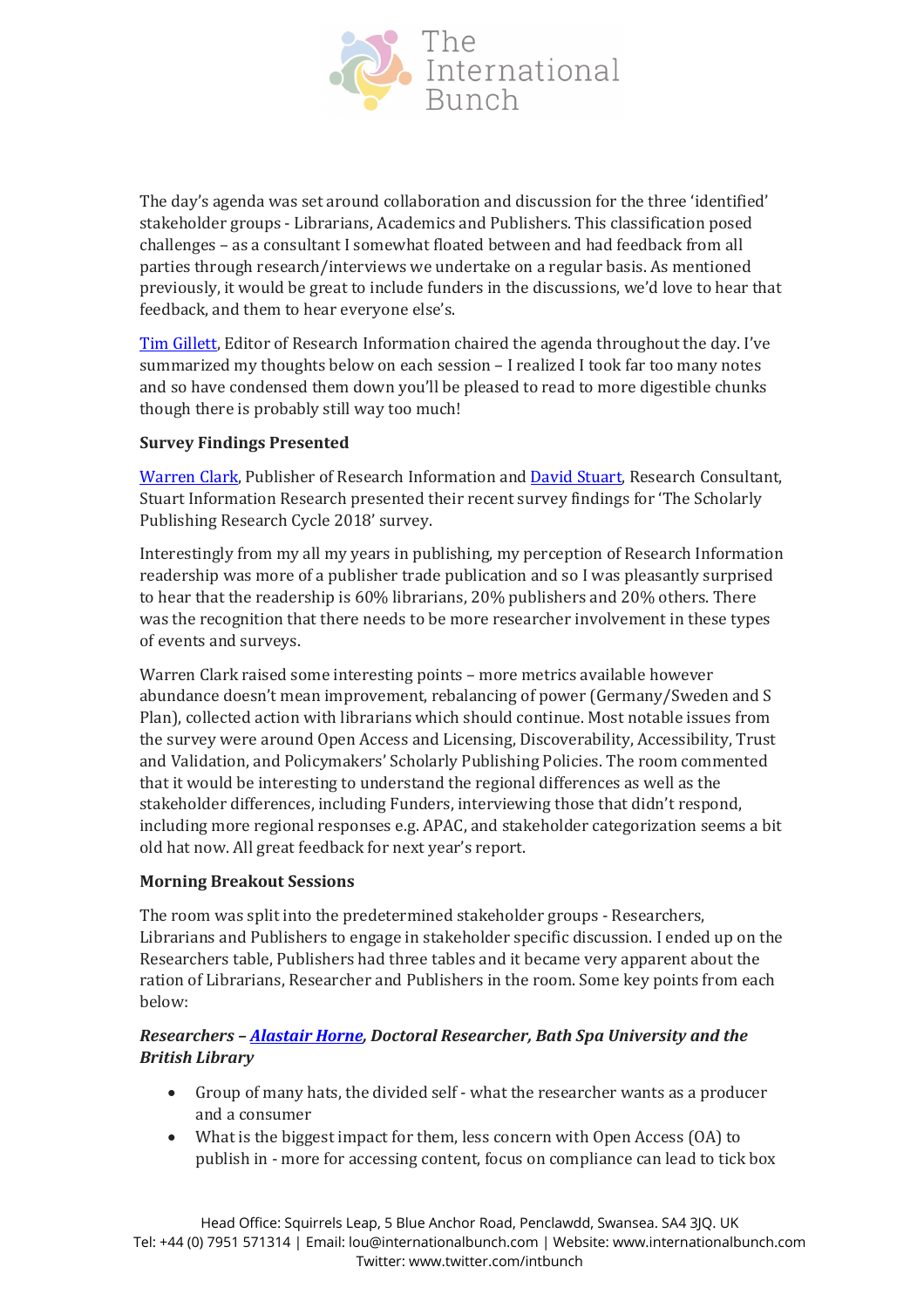

approach, do we need publishers? GitHub as a collaboration tool etc, differing problems balancing requirements and prestige

- Researchers publishing more on blogs as finding it hard to publish in journals<br>• Turning the publisher business model unside down libraries publishing with
- Turning the publisher business model upside down libraries publishing with little cost
- Elsevier is the devil in the room
- No one understands how Article Processing Charges (APCs) are decided

# *Librarians – [Helen Blanchett,](https://twitter.com/hblanchett) Scholarly Communications, Subject Specialist, JISC*

- Costs double dipping and tied into multi-year deals
- Value for library users
- Researchers' slaves to REF, moving goal posts everything changing all the time in the policy landscape, keeping systems is difficult, changes in publishing industry
- Predatory publishers
- More transparency around APCs
- Time to publish
- OA monographs
- Lack of understanding about publisher processes
- Some institutions struggle to fund APCs and a business case has to be done to support it
- Internal structures in libraries e.g. collections and OA were separate but now teams talking more to each other and need to talk more

### *Publishers – [Tasha Mellins-Cohen,](https://twitter.com/TashaMellCoh) Director of Publishing, Microbiology Society*

- We don't have a 'landscape' but a 'seascape' which is changing all the time
- Idea of balance of power, ship of many souls no individual has the same idea as everyone else about where we are heading
- A lot of individuals are negative to publishers, are we facilitators or blockers? There is no knight in shining armour - we need to work together with the other stakeholder groups
- Publishers 'tolerate' the impact factor
- Value add, transparency, collaboration and education

### **Open Room Discussion**

We then took some time to discuss some of the feedback raised as well as other thoughts in the room – to be honest I felt this should have been longer to give more people the opportunity to speak and really hash out some of the issues that some people really felt strongly about. I felt that some people were overly quiet. Some of these topics are included below:

• Gatekeepers – are these publishers now as well as information professionals – is the publisher a curator (e.g. because of DOIs etc) as well as an information professional? If we have no fences, do we even need gates?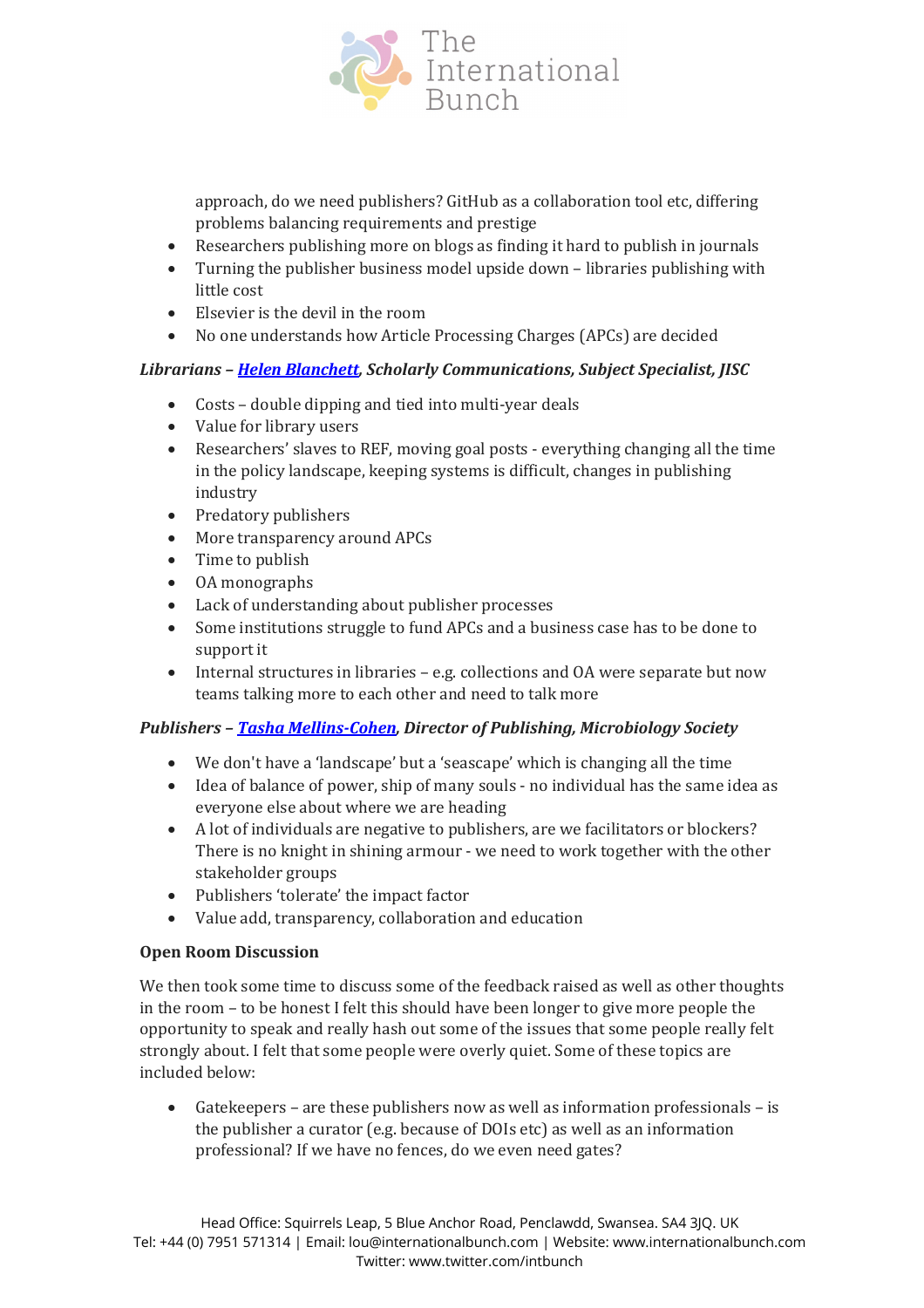

- Feeling the need for more transparency and support for what an author should do after publication from Publishers – [Emerald'](http://www.emeraldgrouppublishing.com/authors/index.htm)s post publication email was mentioned as a great example and I know from personal experience and contribution tha[t Wiley](https://authorservices.wiley.com/author-resources/Journal-Authors/Promotion/index.html) do a great job here too as another example
- JISC looking to support UK level of archiving and accessibility
- UCL is a great example of a press
- Publishers should be transparent with APCs what money is going where John Tenants report o[n Elsevier](https://www.theguardian.com/science/political-science/2018/jun/29/elsevier-are-corrupting-open-science-in-europe)

# **Jeremy Frey, Professor of Physical Chemistry, Department of Chemistry, University of Southampton**

- What is open? Be transparent as possible record the story behind the research (notebooks), coding in GitHub, sharing standards etc
- Life as an academic can be impossible ideas, funding, people to collaborate with, admin, results, teaching, publishing and demonstrating/improving impact
- Research is a cost to universities unless have funders
- Impact is important what goes in the REF, what assessed for and how he keeps his job
- Some research is immediately impactful, some will be relevant in 100 years
- Vision look at the impact of digitization on the whole process
- Publishers to support new technologies e.g. QR code and augmented virtual reality in article
- Publishes at the beginning of the academic year as library has the money
- Importance of students understanding publishing process not ticking a CC BY box and not being able to update an article once published – cohort of students to be responsible for own research
- Open data how can we get the data from an article and reuse how do we know the providence of?
- More supplementary data to be on publishers' site hosting on own sites at moment and linking to from article
- How do we go from here? 2019 is a dramatic year for chemistry and science anniversary of periodical table, IUPAC 100 years, and redefining SI – loss of the kg
- Transition from print to e and pre-print support
- Scientists not believed anymore how do we change this?
- Not all chemists wear lab coats

# **Helen Dobson, Scholarly Communications Manager, University of Manchester Library**

- Sense of feeling like making it up as you go along
- Policy complex framework that is so complicated in six years already seen two rounds
- Importance of library voice being heard by University
- REF that is where the money is and the pressure is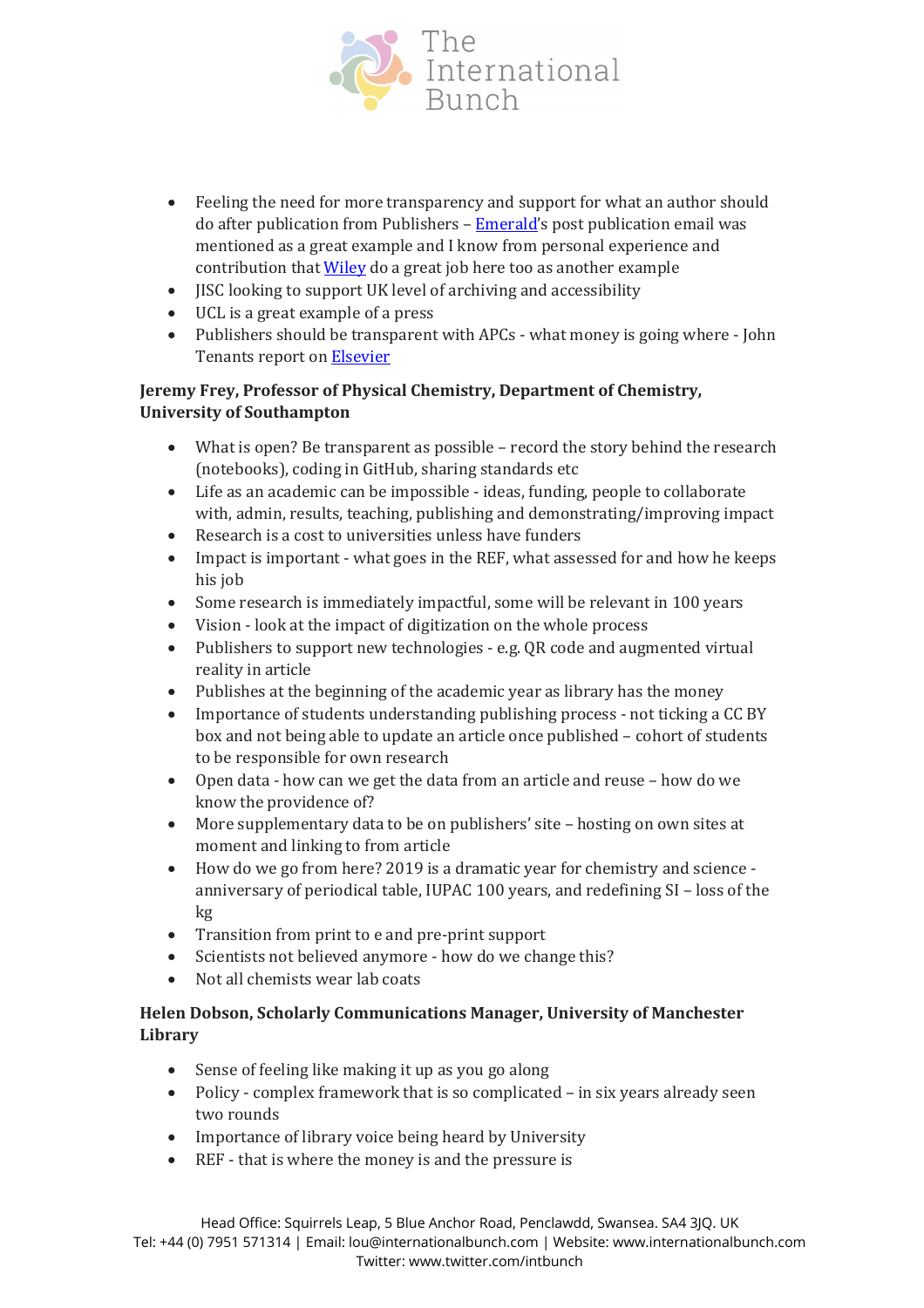

- S Plan helping to standardize policies but publishers taking parts of it and not clear which parts yet – funders should standardize
- All these conversations going on separately, we need to talk to each other, are we talking the same language just sometimes using different terminology. We need to all start talking the same language
- Is part of RLUK invited by publishers to review products, when that works, works really well. Emerald is good at the communications - send an email for OA – at the moment only given to corresponding author but should be given to all on the paper so they are looking into
- Share the information with OA teams that most libraries can help with language and making sure we are talking to the researchers in the right way
- Developed a system with a deposit form to make it easier for researchers to deposit their work - give library the paper with two pieces of info and they do the rest to save in institution repository
- Developing simple systems to reduce OA admin
- Library has to do lots of checking they use PURE really manual process for Green OA. Need to be specialists in this area and they have now introduced University of Manchester criteria as well
- Team of four people doing the work, 100 conversations at any one time to researchers

Worse thing is reporting, always monitoring internally - every institution trying to work out - are we OK, are we doing it? PURE doesn't help with this, takes 1.5 days of one person's time every month in Excel to report what they need so now reduced to bimonthly

- JISC monitor local to report on Gold OA misses key information like if a payment has been made
- Need to keep talking about systems working smarter together on quick wins whilst waiting on the bigger developments

### **Bill Kasdorf, Kasdorf and Associates**

- The Oxford word of the year TOXIC, The word of Scholarly Publishing is Open Open = Toxic?
- 'Open' feels precarious to many publishers
- Researchers feel OA is not as open as you think it is
- The world we are in is all about open science funder info, research, etc
- Open doesn't equal free
- Open standards and open technologies are key to open access
- Open examples Editoria, eLife and Accessibility
	- o Editoria open source platform
	- o eLife actively collaborating Coko and Hindawi partnership to develop xPub MS submission and peer review. Have an initiative called ScienceBean - open tools - looking to unlock 40million records
	- o Accessibility make it something we take for granted the publication should be born accessible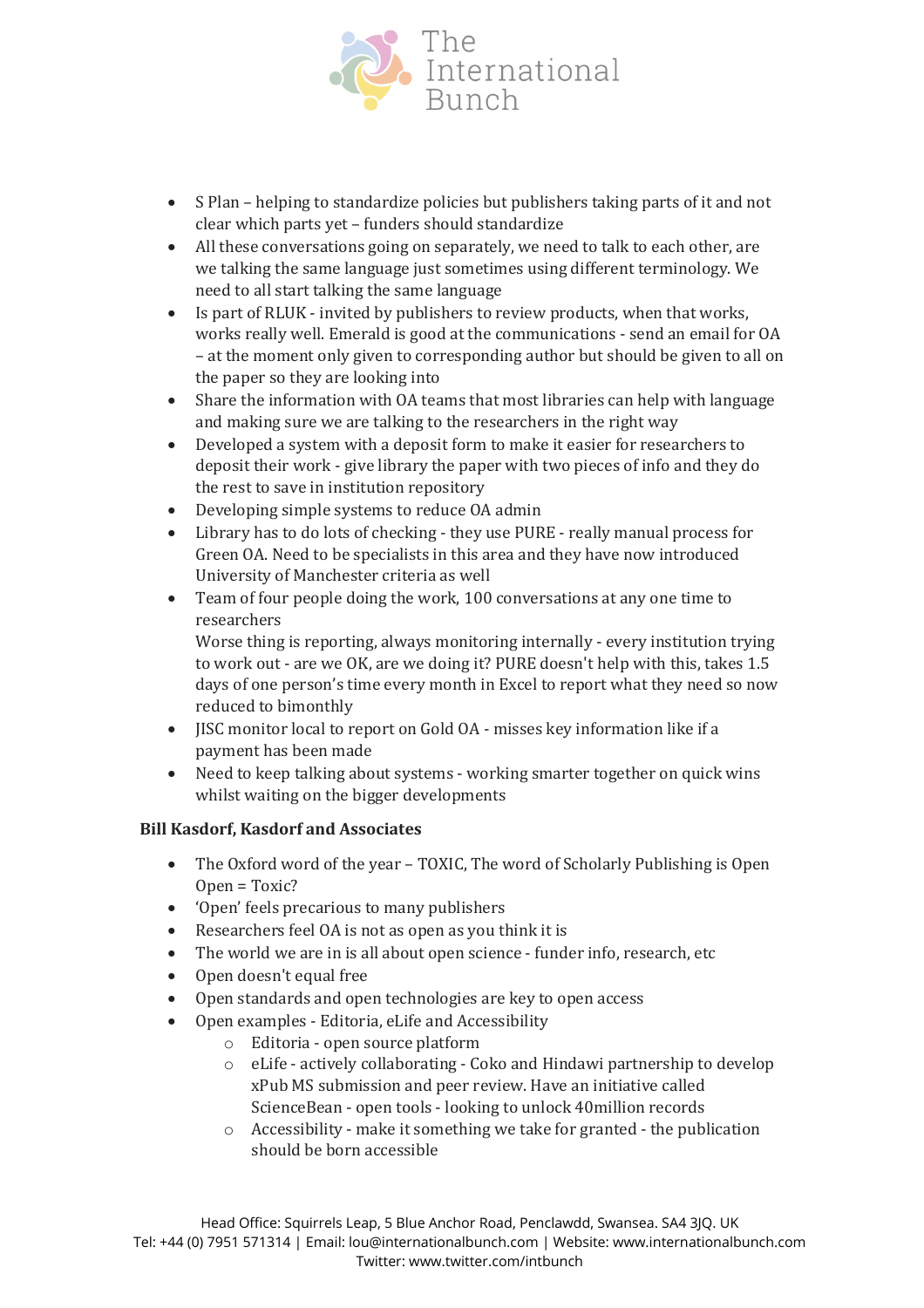

- EPUB3 is based on Open Web Platform [schema.org](http://schema.org/)
- Room comment No one is talking about the China policies what about policies from other countries? China data policy issues - China publishing landscape changing - more open access journals being created that are good quality. In 10 years there will be a more Chinese centric approach. We'll start submitting to English language Chinese journals. People will be going over there for research jobs

### **Afternoon Breakout Session – Group 2**

- Plan S licensing regime around Plan S lack of collaboration CCBY is not good for humanities and social sciences. Didn't consult, around 15 funders supporting Plan S which is small percentage - is it really supporting funders?
- Grumpiness of librarians comes from Green access, embargoes we don't seem to be moved towards collaboration, scholarly comms license, most of publisher associations don't speak when Alicia Wise is in the room
- UK [SCL](https://zenodo.org/record/375830#.XAe9oGj7SUm) who has adopted it? No one yet, who knows the copyright? Need an IP policy. Rather than handing over rights to publisher, rights retained by author and organization - like the license model at Harvard in the US
- Non-exclusive right for institution to put in their own repository
- Library to be the memory of the university what is made by the university to be kept for the future. Do not see role for themselves as publishers - as facilitators. Look after academic heritage and university archive
- Disappoint about Plan S from librarian
- Library Publishing Coalition so many presses why do we have University and Library Presses E.g. [University of Minnesota Libraries Publishing Services](https://www.lib.umn.edu/publishing) and [University of Minnesota Press](https://www.upress.umn.edu/)
- Libraries needing to demonstrate ROI as a business unit and fill the skills gap to accommodate change
- Is there something that the publishers can help with for REF JISC pulled together a list of [transformative agreements](https://www.jisc.ac.uk/news/jisc-welcomes-move-to-make-science-research-free-by-2020-04-sep-2018)
- Dublin City setting up a press, publishes a journal from scratch with other institutions, collaborates with UCL Press
- Feeling that arguments of commercial publishers' costs is not as strong anymore with open source software and collaboration available – senior execs paid incredibly high wages – money should go back into research
- Library presses are more collaborative
- Feeling of conflict for the roles and responsibility if library starts publishing
- University of Michigan Press has now moved to library ownership
- University press can serve a certain niche but mostly don't get the dissemination in wider markets like APAC
- Preprints is researcher led
- How do we deal with the funding issues?
- Diamond open access no charge, library/research funding for press
- COPE give a lot of support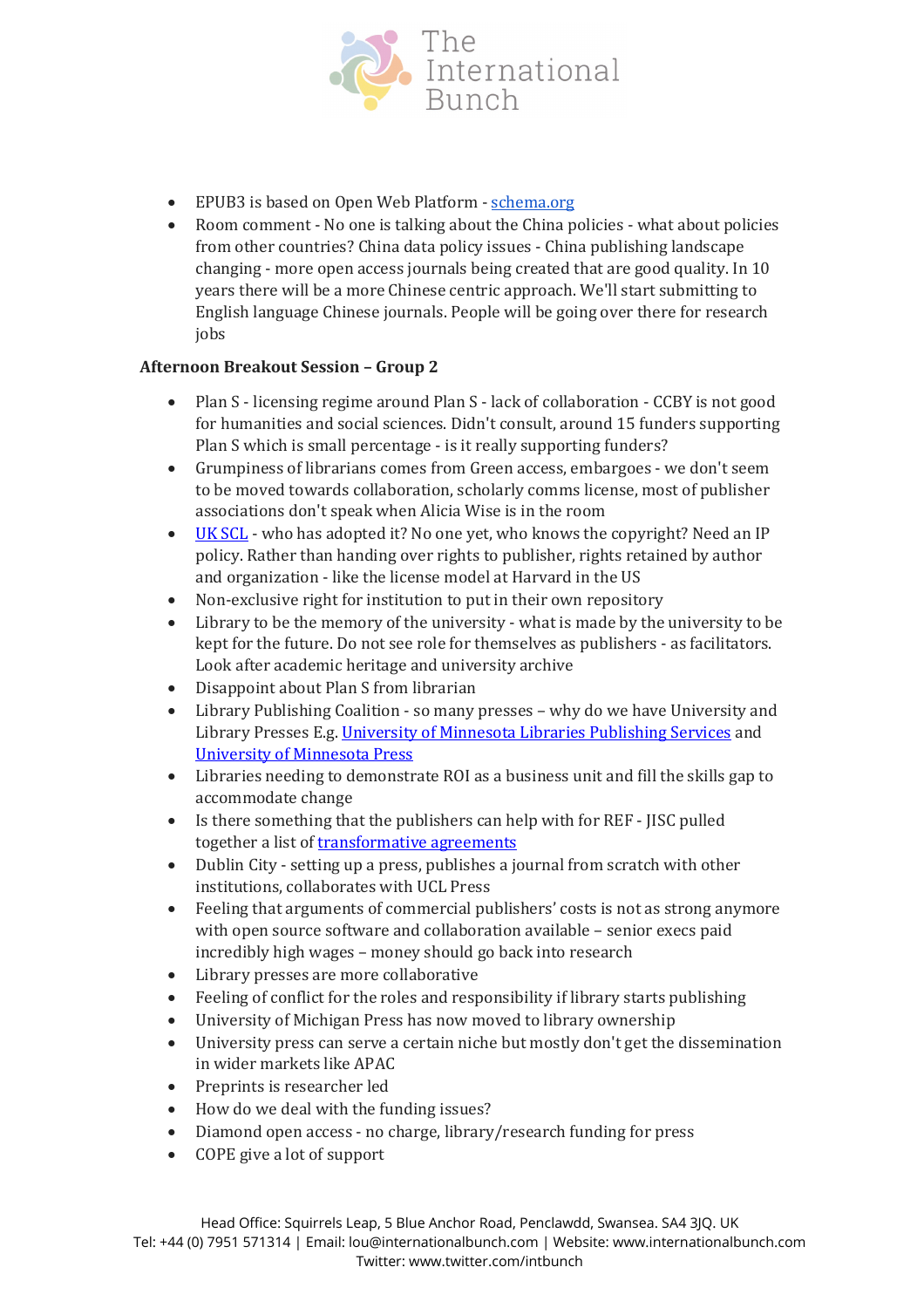

- Researcher publishing charges have gone down look at how much it costs in the 80s – thousands…
- What advice are researchers asking for REF compliance, outreach, helping people understand how to get published
- Huge migration of western brain power going to China
- Author needs to be made aware of the different processes that the article goes through - e.g. AUTHENTICATE
- Journal needs to be more transparent
- Crowd reviewing Thieme
- Preprints journals not transparent enough about this Predatory Journals - Jeffrey Beall - <https://beallslist.weebly.com/>
- Share knowledge not reinventing the wheel
- Researcher engagement AGU, SenseAboutScience, statement of public engagement, lay scientists - collecting pollution in certain regions - Citizen Scientists. Libraries can help to train the Citizen Scientists – e.g. public libraries
- Media training for researchers

#### **Summary of Sessions**

#### *[Helen Blanchett,](https://twitter.com/hblanchett) Scholarly Communications, Subject Specialist, JISC*

Librarian focused - issues with outcomes - policy/funders, REF, manual process, standards, PIDs, metadata, communications with publishers and libraries - what published and when - publications JISC - manuscripts end up in repository, publication checklist for researchers about what to do next, most of focus been on UK mandates, funding - how are APC funds managed, libraries and publishers trying to do the same training - can they work together? Maybe researchers more attracted to publisher session than library session, collection action - university presses, UCL.

#### *[Alastair Horne,](https://twitter.com/pressfuturist) Doctoral Researcher, Bath Spa University and the British Library*

Researchers - measurement of research - imperfections of impact factor, abandoning journals entirely. Researchers need to know more about what publishers do and what they contribute to the process.

#### *[Tasha Mellins-Cohen,](https://twitter.com/TashaMellCoh) Director of Publishing, Microbiology Society*

Publishers - we all generalize too much, Publishers need to be more transparent and Publishers need to do more – e.g. send the papers to preprint repository services.

#### **Wrap Up**

It seems the day was a success for most and some interesting points made – however we can discuss things as much as we like – it depends if there is going to be any action – I'd like to see some people taking ownership helping to drive some actions forward – there are often key players in the room who have the 'authority' to do this.